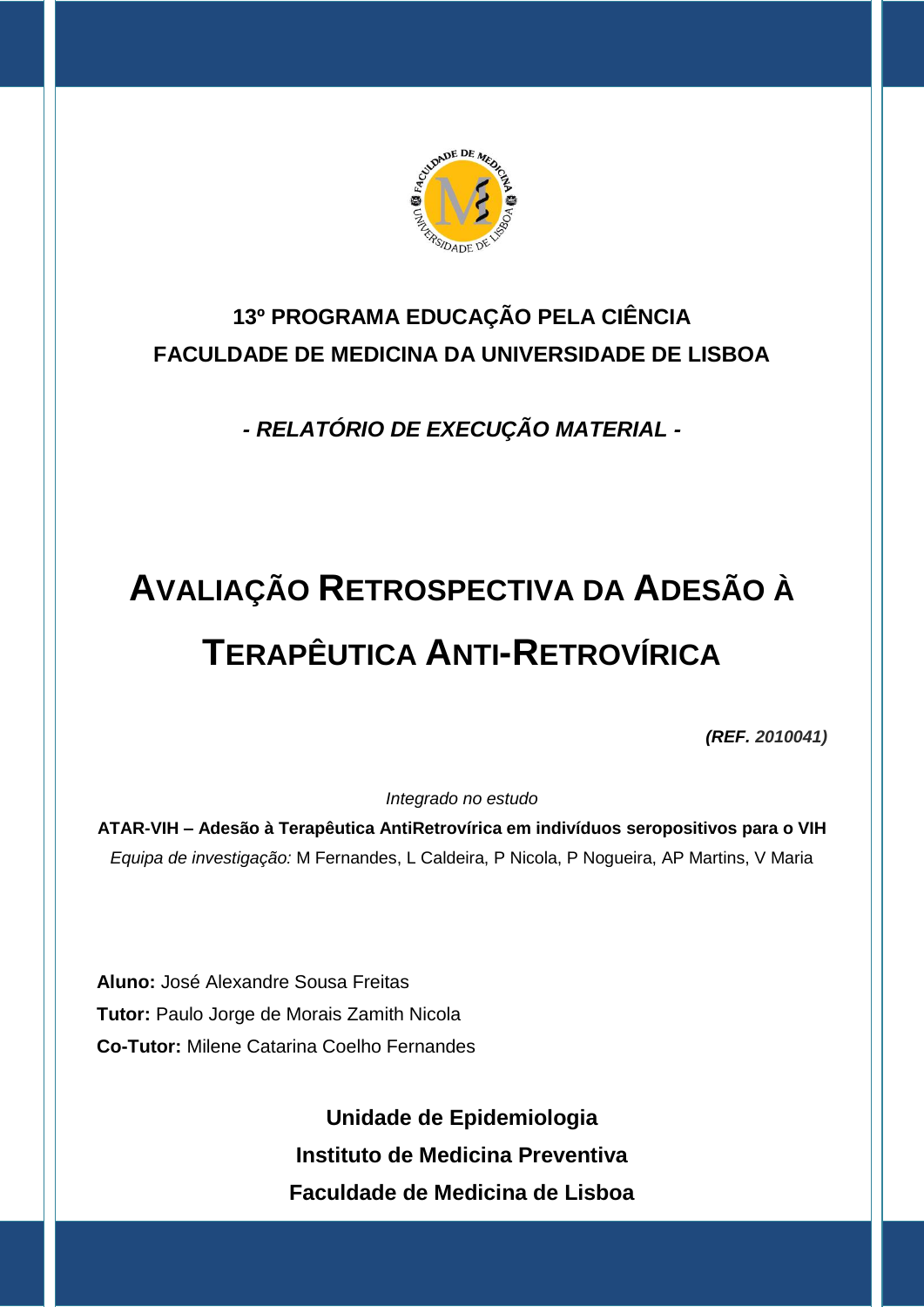### **13º PROGRAMA EDUCAÇÃO PELA CIÊNCIA | Faculdade de Medicina de Lisboa**

**Non-adherence to antiretroviral treatment: a retrospective analysis**, José Alexandre Sousa Freitas | Tutor: Paulo Nicola; Co-Tutor: Milene Fernandes | Preventive Medicine Institute, FML

#### **Abstract**

Maintaining a high adherence to antiretroviral therapy (ART) decreases the progression of HIV / AIDS infection, the likelihood of viral resistance and it contributes to lower health costs. With this study, we aimed to determine the prevalence of non-adherence to ART and to identify its associated factors. A retrospective cohort study was conducted with the analysis of a random sample of patients followed in the Hospital de Santa Maria (Lisbon, Portugal), that received ART therapy at least once between 2005 and 2008. The pharmacy records and the clinical record of each patient were consulted.

So far, data from 60 patients was analyzed, determining a non-adherence prevalence of 38%. No statistically significant differences were found between adherents and non-adherents, regarding age, sex, HIV transmission and time elapsed from diagnosis to ART beginning. With the conclusion of the study, we aim to determine non-adherence to ART in a more accurately way, and to test new hypothesis of related factors.

#### **Background**

After the recognition of the first cases of AIDS and the discovery of HIV, many efforts were made to better understand this disease, especially regarding its prevention and treatment. However, it was with the implementation of HAART, together with the prevention and treatment of opportunistic infections, that mortality and morbidity associated with HIV/AIDS infection started to decline.  $[1,2]$ 

With an increased survival rate, HIV/AIDS infection came to be considered as a chronic illness and it began requiring more prolonged therapies. With this in mind, several countries – including Portugal – started to distribute free antiretroviral therapy (ART) to the patients according to medical prescription.<sup>[2]</sup> However, the success of this public health strategy depends on the therapeutic adherence. In fact, high levels of adherence are linked to better virological and immunological outcomes and a decrease in likelihood of viral resistance.<sup>[2,4,6]</sup> Additionally it reduces health expenditures.<sup>[3,5]</sup>

For the reasons described above, Recommendations for the Portuguese Treatment of HIV/AIDS in 2008 defined that "therapeutic adherence constitutes a critical factor in the success of therapeutic, conditioning from the beginning of it, the durability of the therapy efficacy." They also claim that it "[...] is absolutely essential that all efforts are made to optimize the motivation and adherence of the patient." [7]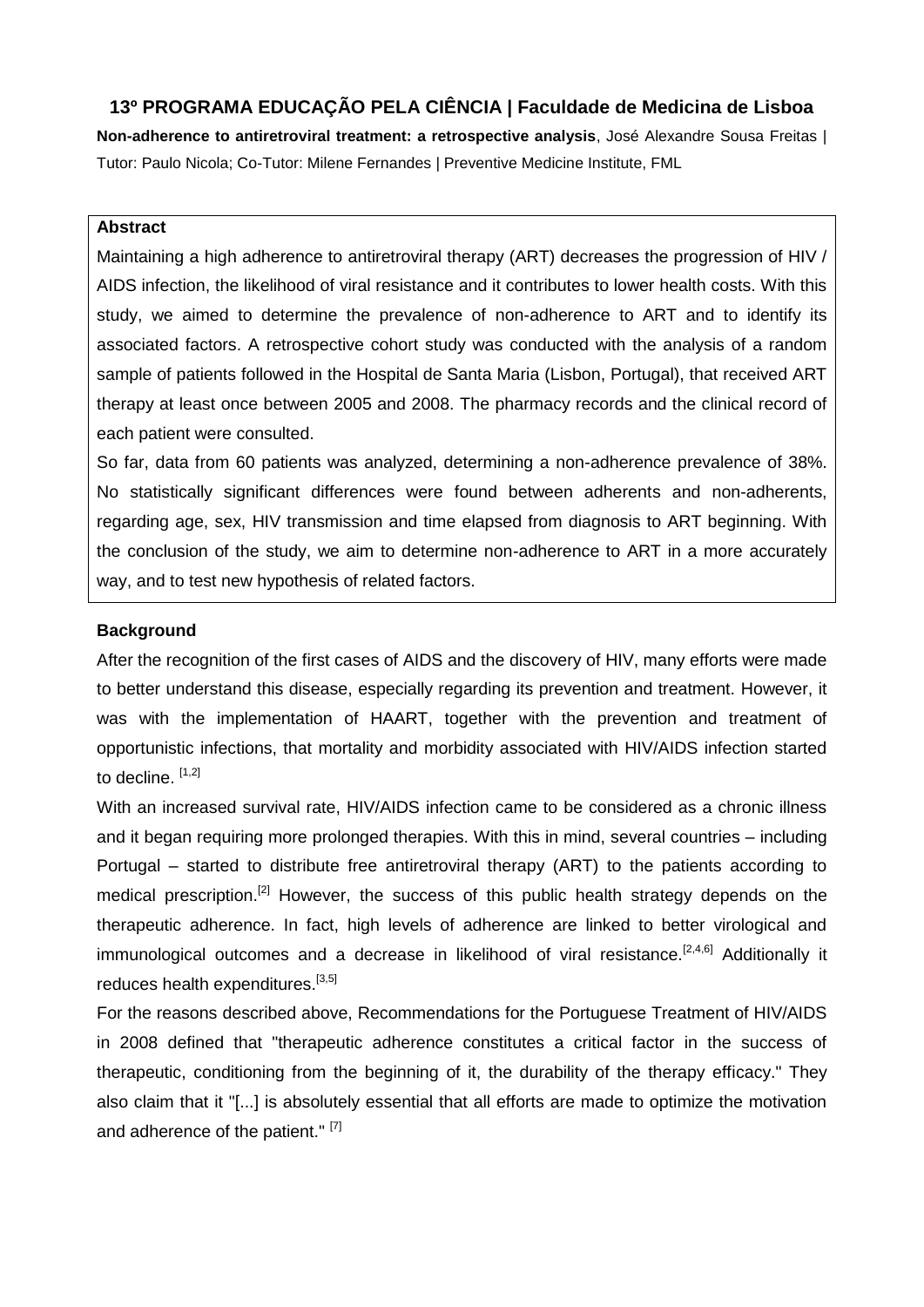It is then required a thorough and contextualized knowledge of ART adherence, to delineate and carry out interventions more effective in increasing adherence and consequently improving not only individual health but also public health.<sup>[8]</sup>

However, assessing adherence and any associated factors is complex, and a multi-method approach is recommended.<sup>[9,10]</sup> Among the available study methods, the review of dispense records of pharmacy is more viable than the electronic monitoring of medication or the measurement of serum drug levels. Additionally it tends to be more objective than the autoreport, showing an high correlation with ART failure.<sup>[5,11]</sup> However, in order to link factors to adherence to therapy, other method as the review of the clinical record has to be made.

With this study, we aimed to determine the prevalence of non-adherence to ART by analysing dispense records of pharmacy. Also, in a first analysis, we aimed to explore non-adherence associated factors.

#### **Methods**

#### Study design

Observational cohort study with a retrospective analysis of HIV-positive patients followed in the Infectious Diseases' Day Hospital (Director: Professor Francisco Antunes) of Hospital de Santa Maria (HSM, Lisbon, Portugal) and with at least two dispensations of ART in the period from January  $1<sup>st</sup>$ , 2005 and December  $31<sup>st</sup>$ , 2008.

#### Sample selection process

The list of all patients who had at least two dispensations of ART during the period from January 1<sup>st</sup>, 2005 to December 31<sup>th</sup>, 2008 was requested to HSM Pharmaceutical Services. From that list, they were sampled 320 subjects and those who fulfilled the following criteria were included in the study:

- 1. Started ART with at least 18 years-old;
- 2. Started ART in Hospital de Santa Maria (HSM);
- 3. Had at least 2 consultations between 01-01-2005 and 31-12-2009;
- 4. Had no participation on ART clinical trial;
- 5. At the beginning of ART, was not arrested or under a social institution care; and
- 6. Was not dependent of other person for taking their medication.

Of the included participants, those who fulfilled the criteria 4 to 6 after starting ART were censored. Note that, if the censor was made before 2005 or it just left a consultation between 2005 and 2009, the participant was excluded for not fulfilling criterion 3.

#### Data Collection

Dispense records of pharmacy and clinical records were consulted, for all patients included in the study. From pharmacy records, it was collected information on ART regimen, including the intervals between dispenses of ART. Clinical and socio-economic data was collected from clinical records, through the completion of a specific form. The first clinical apointment, the first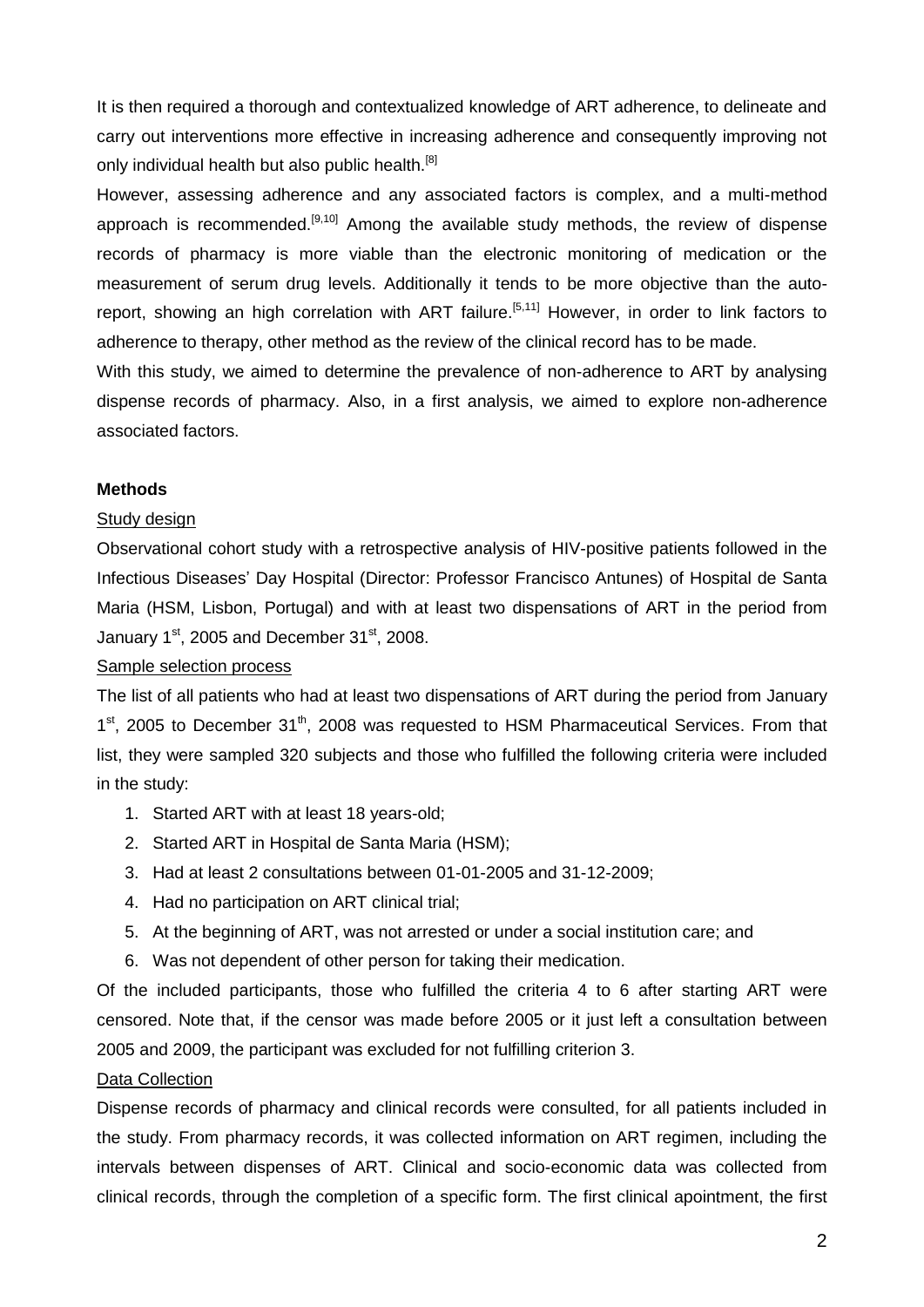ART prescription, and every consultation between 2005 and 2009 were registered. All data was gathered in a central electronic database, with randomized individual numbering attributed to each patient.

#### Data analysis

From the pharmacy records, we determined the intervals between two consecutive dispenses (intervals between dispenses) of every patient. By knowing how many pills were given and the drug intake frequency, we assessed whether in each interval there were days in which the patient theoretically had no medication (days without ART). If the patient had an interval between dispenses that had more than 30 days without ART, it was considered as nonadherent.



From this analysis we determined the prevalence of ART non-adherence and set up two groups: adherent *vs*. non-adherent subjects. After the validation of the database, we tested differences between the two groups regarding their socio-economic and clinical data. The following hypothesis (α <5%) were tested:

- Is there any age or gender difference between adherents and non-adherents?
- Is any infection route associated with non-adherence?
- Is time elapsed from diagnosis to the beginning of TAR associated with non-adherence?

#### **Results**

So far, 60 subjects were analyzed, with an average age of  $32.7 \pm 8.9$  years (reaching a maximum of 59 years-old). From the participants, 38% were female, 32% were of Portuguese nationality and 18% were born in African countries. Information on nationality was not recorded in 45% of the clinical records consulted. As for race, 52% were Caucasian, 12% were black, and 2% were Asian. Again, for the remaining cases (34%), information was not found. The transmission of the HIV was EV drug-addiction in about one third of the cases, while 50% of the cases were related to sexual behaviours (33% heterosexual, 12% homosexual and 5% bisexual). Information was missing for 13% cases.

At the beginning of the study period (2005), HAART therapies were those most frequently prescribed (90%). From these, 43% were the association between two nucleoside reverse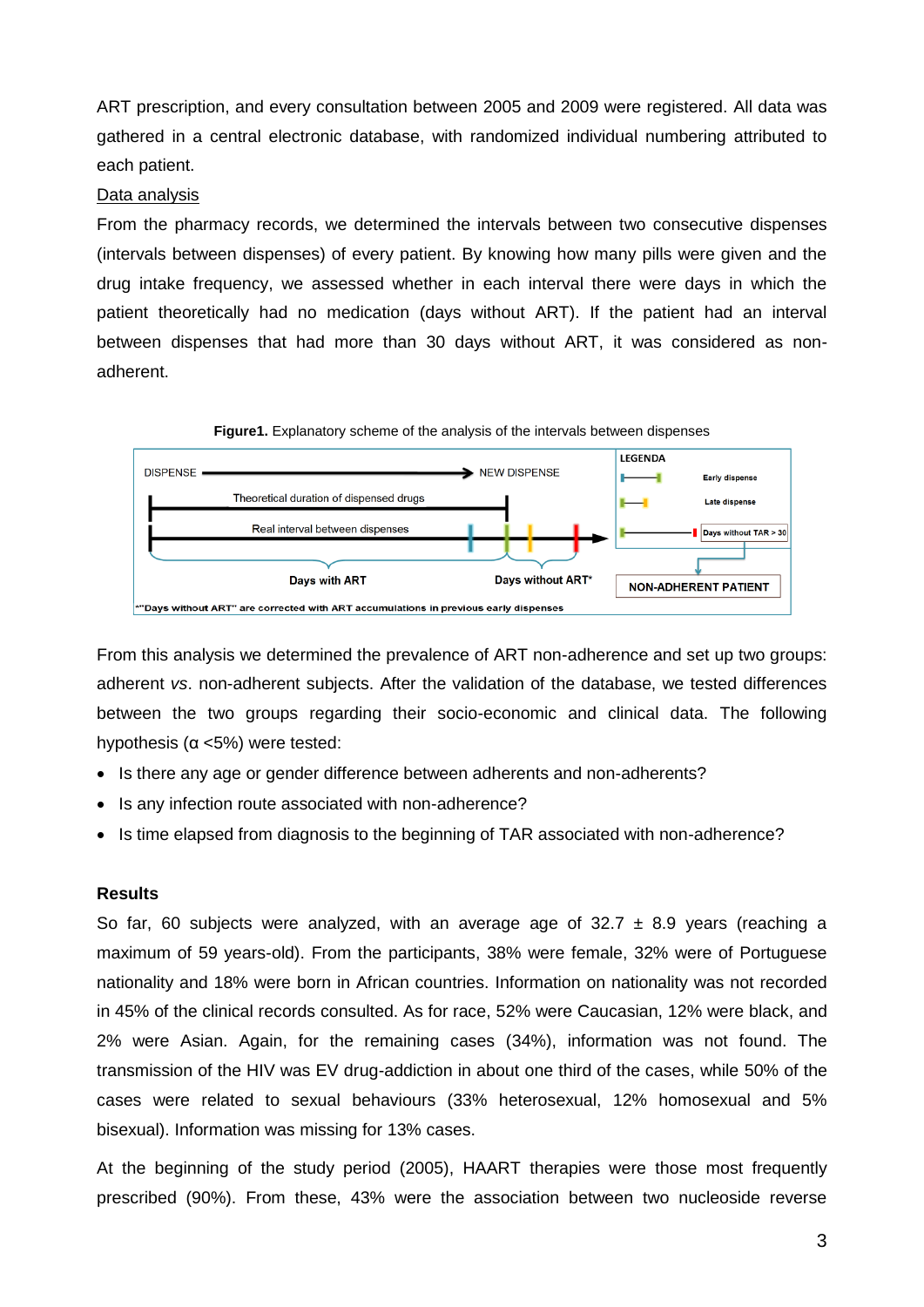transcriptase inhibitors (NRTIs) and a non-nucleoside reverse transcriptase inhibitors (NNRTIs), followed by the association of two NRTIs with a protease inhibitor (PI), boosted or not with ritonavir.

From the 60 participants, 1791 intervals between dispenses were analyzed, of which 38% contained days without ART (11% with less than three days without ART, 21% with three to seven days, 31% with seven to thirty days and 28% with more than thirty days). Each participant had an average of  $11.4 \pm 8.9$  intervals with days without ART.

A 38.3% of non-adherence was determined (patients with at least one interval with more than thirty days without ART). However, 5% of patients had days without ART in every interval and 92% of the patients had at least an interval with at least one day without ART, distributed according to Table 1.

**Table1.** Distribution of intervals in patients with at least one interval with days without TAR

| <b>Days without ART</b>         |          |      | $<$ 3 days $3$ - 7 days $8$ - 30 days $>$ 30 days |     |
|---------------------------------|----------|------|---------------------------------------------------|-----|
| Median (number of intervals)    |          |      |                                                   |     |
| Min – Max (number of intervals) | $0 - 13$ | ∩-17 | በ-17                                              | 0-8 |

The following hypothesis for differences between adherents and non-adherents were tested by bivariate analysis:

- Distribution by **age** didn't show any statistical significant difference. (p=0.62 by Wilcoxon test with continuity correction).
- Difference in distribution by **sex** (59% males in the adherent group and 65% in non-adherent) was not statistically significant. (p=0.86 by qui-square test with Yales continuity correction)
- Statistically significant differences were also not found amongst the different **HIV transmission** routes. (p=0.55 by the qui-square test).
- **Time elapsed from diagnosis to beginning of ART** did not statistically significantly influenced adherence. (p=0.62 by Wilcoxon test with continuity correction)

## **Discussion**

It was determined a ART non-adherence prevalence higher than 38%, a value higher than in previous studies in Portugal: 22.3% in Hospital de Santa Maria, Lisbon in 2004<sup>[14]</sup> and 31.3% in Hospital Joaquim Urbano, Oporto in 2006<sup>[13]</sup>. However, both studies included only subjects that had persisted in treatment and for a study period of one year, which may explain the higher prevalence observed in our study.

In addition, only a small minority of the patients had no days without ART in all intervals between dispenses. In fact, 50% of the participants that had at least one interval with a days without ART had more than 2 intervals between dispenses with more than 8 days without ART. However it's important to keep in mind that these are preliminary results.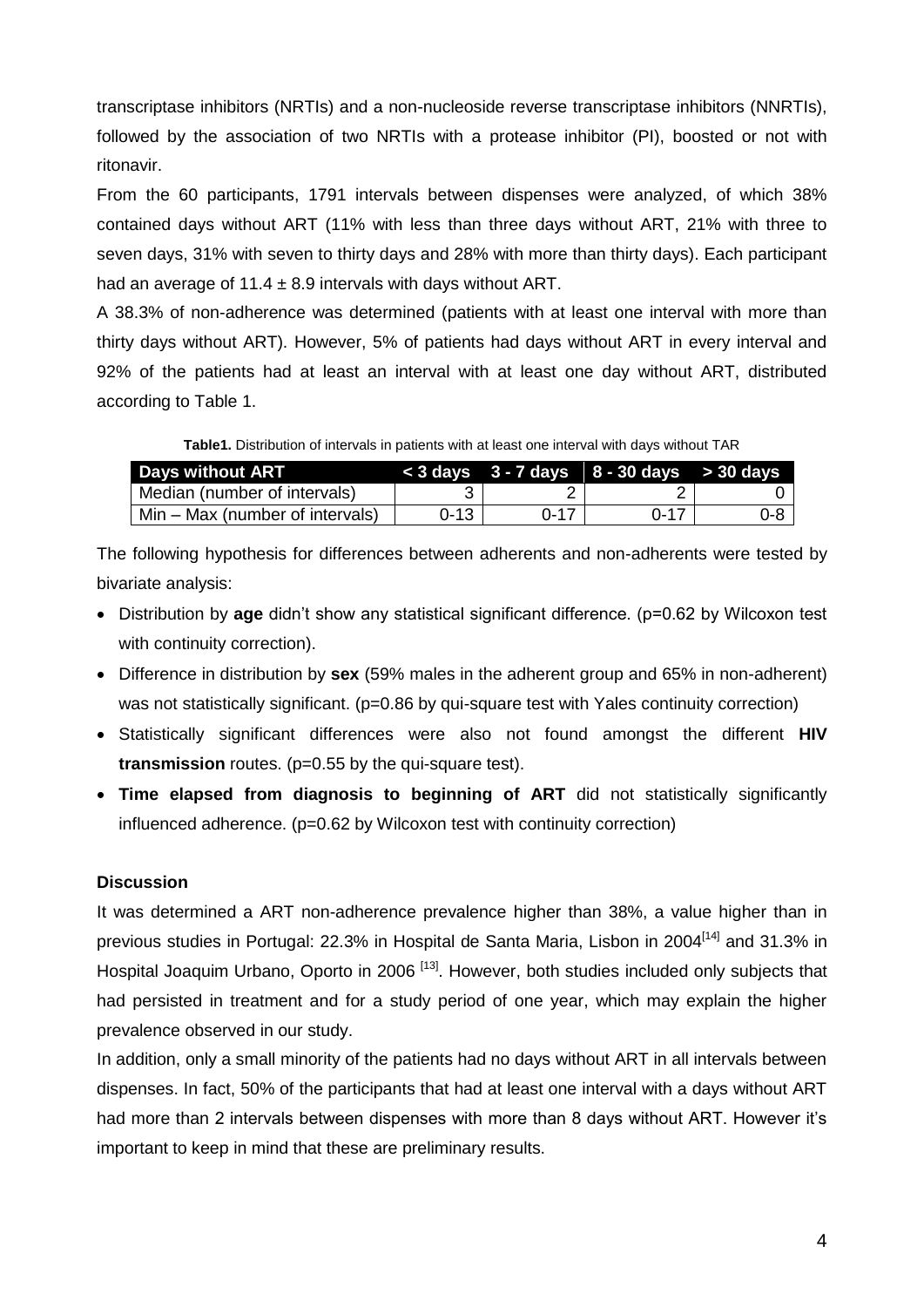There weren't found factors associated with ART non-adherence, which may be due to the small sample size (60 participants), and because there were only tested four hypotheses of association yet. Other factors will be evaluated in the near future, such as: ART duration, number of ART switches, number of missed consults, recommendations records in the clinical process, number of hospitalizations, presence of opportunistic infections and co-morbidities and taking other medication.

Also, with the conclusion of the study, we aim to define more accurately non-adherence prevalence, and to calculate the ART drop-outs percentage, as well as collecting information on other factors related to the patient and not available in the clinical records. The aim is also to evaluate adherence variation over time and its correlation with immunological failure and / or viral resistance emergence.

#### **References**

1. EuroHIV. HIV/AIDS Surveillance in Europe. End-year report 2006. Saint-Maurice: Institut de veille sanitaire, 2007. No. 75.

2. Polejack L [et al]. Monitoring and evaluation of adherence to ARV treatment for HIV/aids: challenges and possibilities. Ciênc. saúde coletiva vol.15 supl.1 Rio de Janeiro June 2010

3. Bangsber DR [et al]. Non-adherence to highly active retroviral therapy predicts progression to AIDS. AIDS 2001; 15: 1181-1183

4. Lucas, G.M. (2005). Antiretroviral adherence, drug resistance, viral fitness and HIV disease progression: A tangled web is woven. Journal of Antimicrobial Chemotherapy, 55(4), 413-441.

5. Kleeberg CA [et al]. Changes in adherence to highly active antiretroviral therapy medications in the Multicenter AIDS Cohort Study. AIDS2004;18:683-688.

6. Robbins GK [et al]. Predictors of Antiretroviral Treatment Failure in an Urban HIV Clinic. Journal of Acquired Immune Deficiency Syndrome. 2007;44(1):30-3.

7. Coordenação Nacional para a Infecção VIH/SIDA. Recomendações Portuguesas para o Tratamento da Infecção VIH/SIDA. 2007 in [www.sida.pt,](http://www.sida.pt/) acesso em 2009/10/20.

8. [Protopopescu](http://jac.oxfordjournals.org/search?author1=Camelia+Protopopescu&sortspec=date&submit=Submit) C. Factors associated with non-adherence to long-term highly active antiretroviral therapy: a 10 year follow-up analysis with correction for the bias induced by missing data. Journal of Antimicrobial Chemotherapy (2009)64 (3): 599-606.

9. Minzi OM [et al]. Validation of self-report and hospital pill count using unannounced home pill count as methods for determination of adherence to antiretroviral therapy[. Tanzan J Health Res.](javascript:AL_get(this,%20) 2008; 10(2): 84-88.

10. Chalker J [e tal]. Monitoring adherence and defaulting for antiretroviral therapy in 5 East african countries: an urgent need for standards[. J Int Assoc Physicians AIDS Care \(Chic Ill\).](javascript:AL_get(this,%20) 2008; 7(4): 193-199.

11. Bisson GP, et al. Pharmacy Refill Adherence compared with CD4 count changes for monitoring HIV-infected adults on antiretroviral therapy. PLoS Med 2008;5(5):e109.

12. Ventura A. Adesão à terapêutica anti-retrovírica. Avaliação da adesão pelo método de registo de medicamentos na farmácia. Tese de Mestrado em Saúde Pública. Porto 2006

13. Gonçalves G. Aspectos Psicológicos e Comportamentos de Adesão à Terapêutica Anti-Retroviral (HAART) na Infecção VIH/SIDA. Dissertação de Mestrado em Psiquiatria, (orientador: Prof. Doutora Sílvia Quakinin), FML 2004